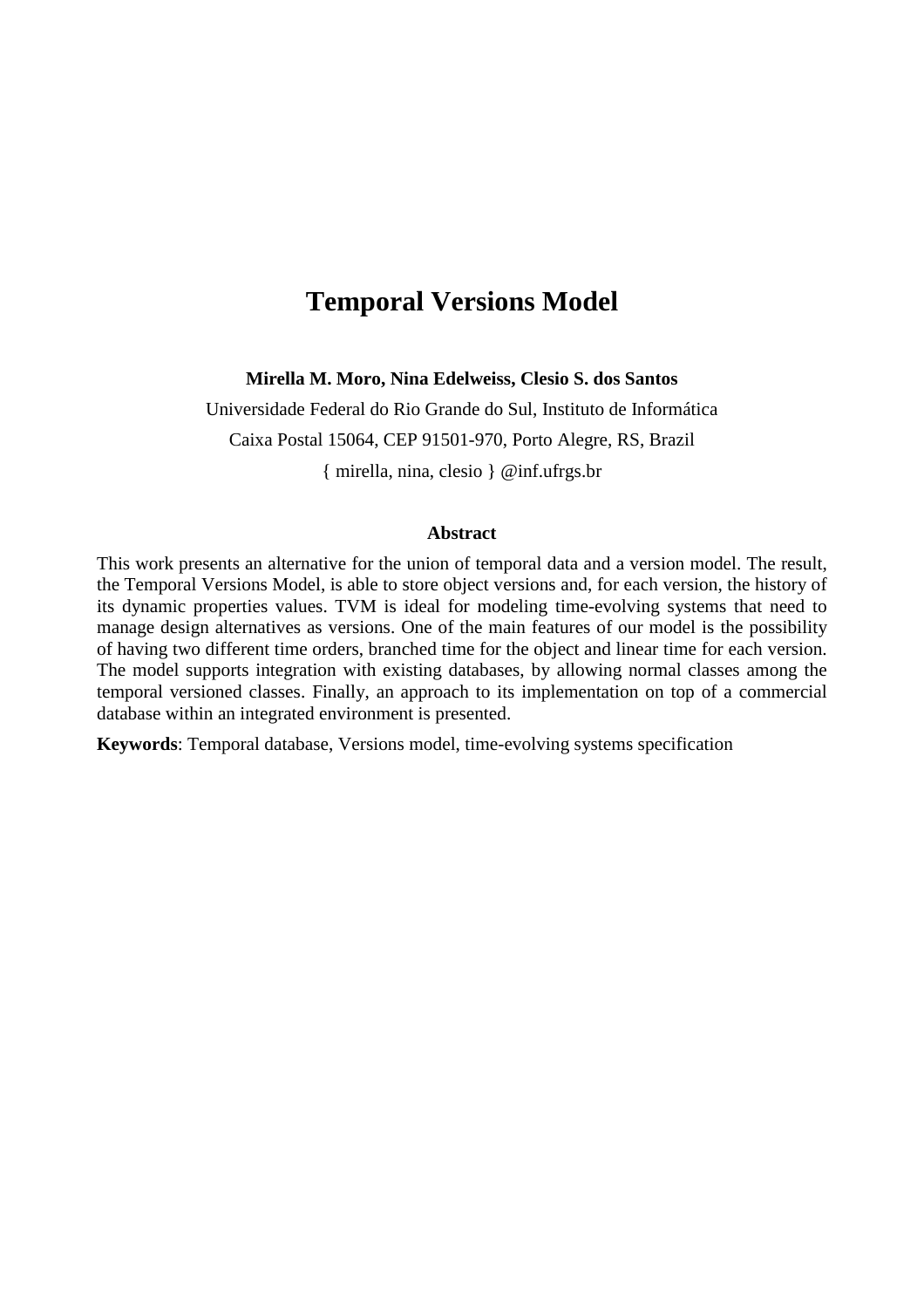## **1 Introduction**

In design applications, different alternatives or versions of a project are kept in the database. Historically, first researches about versions are related to the areas of CAD (Computer Aided Design), CASE (Computer Aided Software Engineering), and SCM (Software Configuration Management) [5, 9, 20, 28]. Nowadays, version concepts are spread over other domains, such as concurrent projects, schema evolution, XML, and document versions [1, 4, 21].

A version describes an object in a period of time or from a certain point of view. Although some design alternatives are stored as versions, not all the history of data chances is recorded. Important modifications may have occurred whose related data are lost. The full history is only accessible if a temporal database is used.

A temporal data model specifies both static and time-varying aspects of the application. By definition, a temporal database must follow the principle that all data excluded by the user is kept in order to preserve the complete data history. Many temporal models have been researched and specified in the past two decades, most of them just extending conventional data models with temporal features [6, 7, 11, 24, 25, 26, 27].

Handling versions (joining, separating, discarding and justifying wrong possibilities) tends to decrease costs and improve quality of final products. In this context, presenting versions with their respective temporal aspects has the advantage of getting design information related to specific periods. The objective of this work is to bring together both versioning and temporal features. The database stores the versions of an object and, for each version, the history of data changes made in the values of its dynamic attributes and associations. This model is called Temporal Versions Model (TVM).

TVM differs from other models because it presents two time orders (branched time in objects and linear time in versions) and allows the user to define which properties will have their history stored. This second feature is important for limiting the data space, allowing a better performance. Furthermore, TVM has two important aspects: the user can specify the system considering design alternatives as well as data history evolution; and he can merge TVM classes with existing specifications, as the Model does not require that all classes are temporal versioned.

The use of a powerful temporal data model does not require a specific database management system (DBMS) that supports it to implement an application. A tendency is to implement the specific model on top of a conventional database through mapping of temporal information to explicit attributes. Some experiences with mappings have been done and showed their viability [11, 26, 27].

Thus, as an additional objective, an entire environment for supporting TVM is designed [14]. Specifically, the mapping from the TVM base hierarchy to an object-relational database and its implementation on top of a commercial database are detailed. The mapping is divided in two parts: the representation of the model's hierarchy, and the mapping of the application classes [15]. Generic algorithms for mapping all operations from the TVM base hierarchy to the underlying DBMS are detailed in reference [14]. Due to space limitations, this work presents a summary of this mapping process and some interfaces for temporal versioned class definitions, which create tables in a conventional database according to the TVM specification.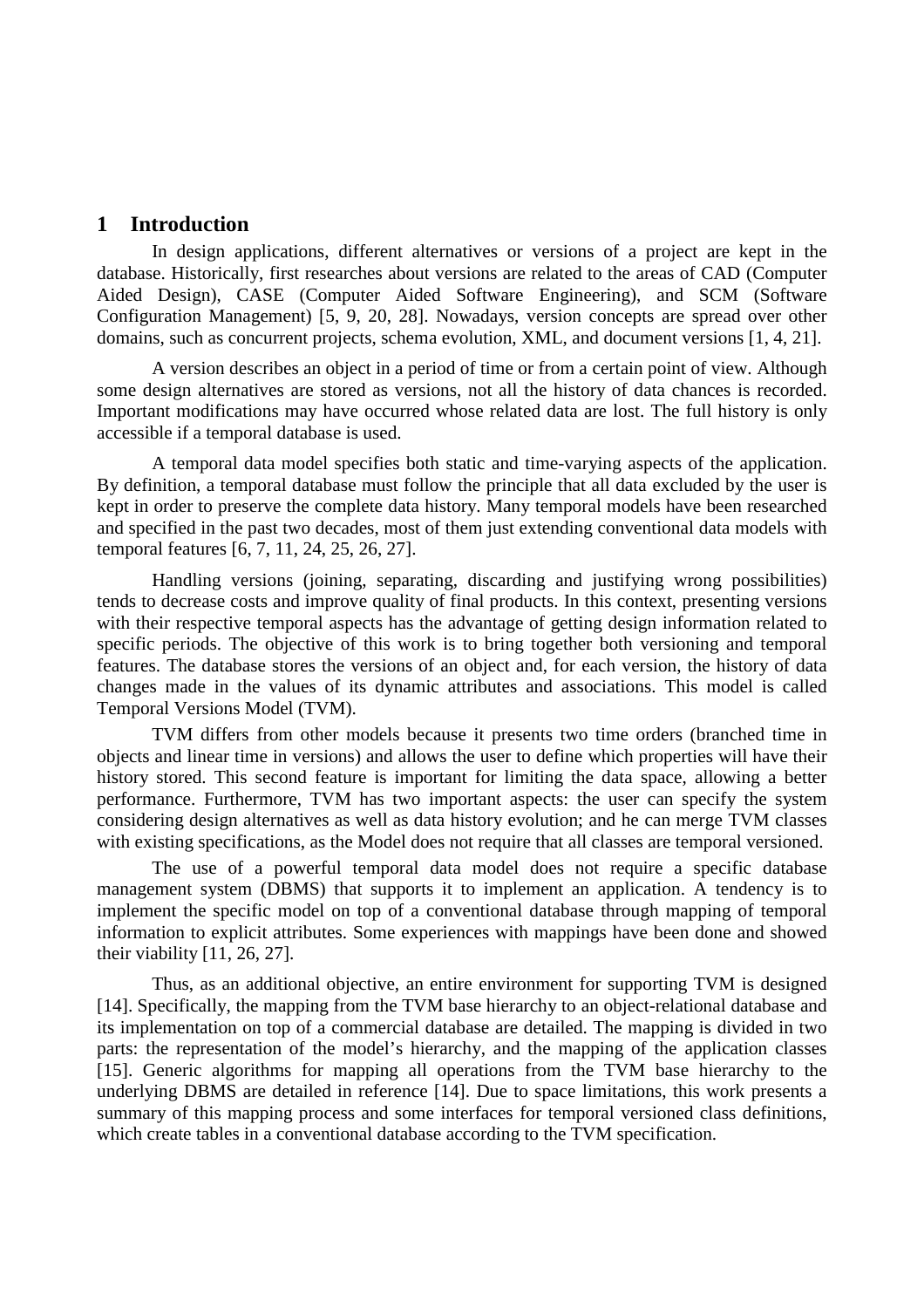This paper is structured as follows. Section 2 briefly introduces some concepts of versions and time. Section 3 defines the Temporal Versions Model. An environment for TVM on top of a commercial database is presented in section 4. Section 5 illustrates a system specification using TVM. Section 6 cites some related works. Finally, section 7 summarizes the main ideas of the paper, discusses some future topics and shows other research issues that are based on the work presented here.

#### **2 Basic Concepts**

This section briefly introduces the concepts of versioning and time. The concept of *version* enables the user to keep different design alternatives. Versions can be defined as distinct snapshots of an object under development, in different states, which share some identifiable common characteristics. Considering an object-oriented database, there are two types of versions, according to the level in which versioning is applied: *class versioning* (evolution of classes) and *instance versioning* (modifications of the properties inside the instances). Only the second type of versioning is considered in TVM.

Instance versioning implies that different versions of the same object differ only by the value of some of their properties. However, only versioning is not enough to store all history changes in instances with versions. Only those values that are identified explicitly by the user as a new instance version are kept. The addition of the temporal dimension enables the storage of the whole evolution of attribute and association values of the instances. Hence, the proposed model (TVM) is based on concepts of instance versioning and time, allowing the storage of object versions and, for each version, its lifetime and the history of all the changes made on its elements.



Figure 1. Alternatives X Derivation, and data history

Figure 1 presents the evolution of one generic versioned object, and how the derivation of the alternatives (*V1*, *V2*, *V3*, *V4*, *V5*, and *V6*) are kept. Child versions represent design derivations from a parent version, and sibling versions represent design alternatives. As this can overload the storage capacity, the user can choose the elements for which he wants the whole history stored by defining them as *temporal*. Furthermore, new versions are defined explicitly by the user, which means that the system keeps changes inside the version history and creates a new version only if the user requests it.

Figure 1 also shows the time-evolving behavior of a temporal attribute  $(X)$ . Its value is 25 from 01/01/2002 on. Then, it changes to 25 on 03/15/2002, and finally, to 35 on 05/20/2002. All these values are stored in the attribute history inside one object or version. In this figure, the attribute history is inside version V6. The other versions have the same attribute X, but with other values. So, the same attribute may have different values for the same versioned object, representing the branched time order.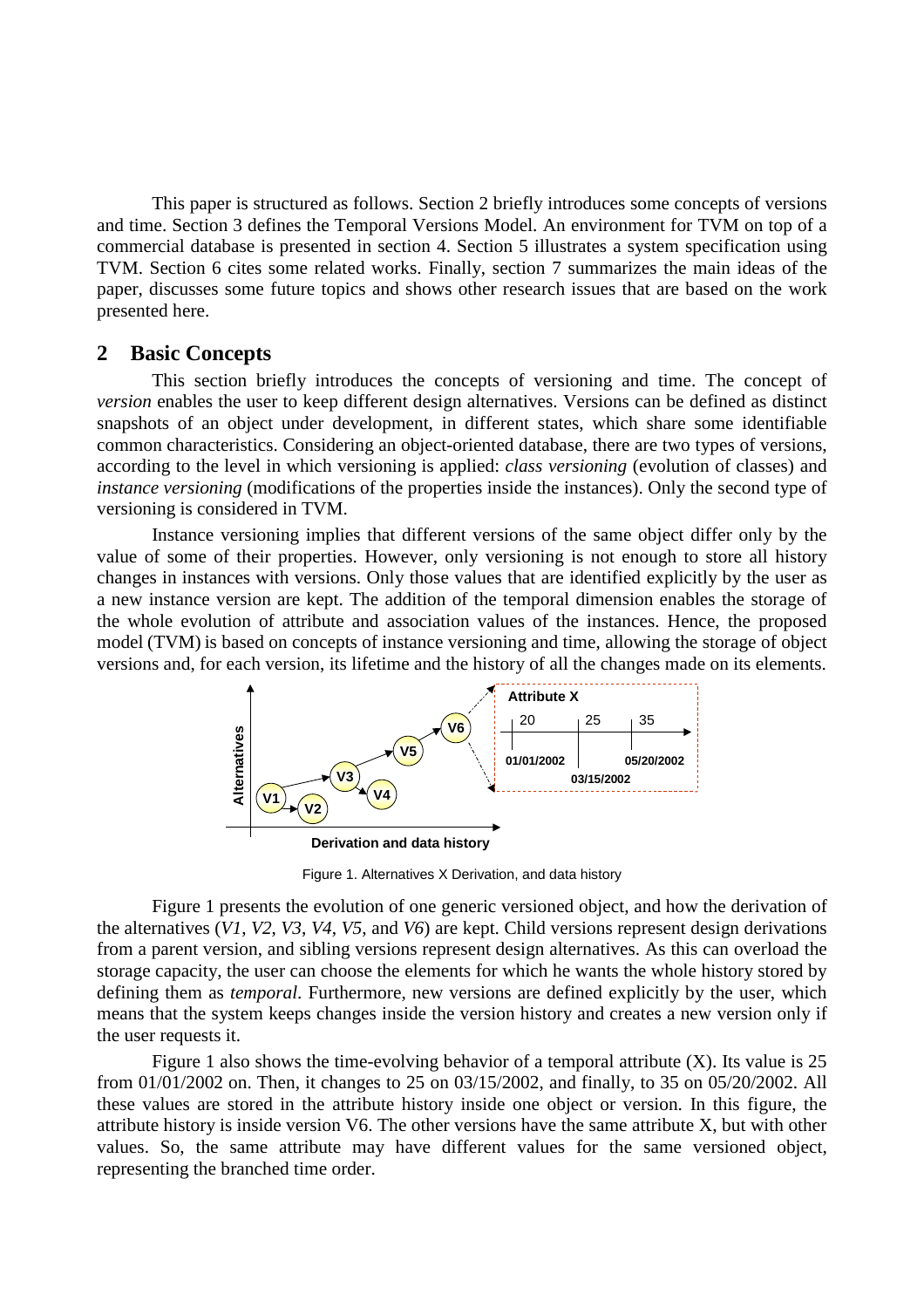As data evolves, values may be associated with different timestamps. *Valid intervals* store the history of an evolving reality, while *transaction intervals* store the sequence of temporal classes states in the database. In bitemporal databases, all temporal values are associated with both intervals.

# **3 Temporal Versions Model**

In this section, TVM characteristics are presented separated in temporal features and versioning features. A summary of the TVM class definition language is also shown.

#### **3.1 Temporal Features**

In TVM, time is associated to objects, versions, attributes and associations, allowing a better and more flexible modeling of reality. The user can define attributes and associations as *static* (when they do not have the values variation stored) or *temporal* (all the values changes are stored creating their histories). A class may present attributes and associations of both types.

A temporal versioned object has a timeline for each of its versions. As more than one version of the object may be available at the same time, two different time orders are supported by TVM: (i) branched time for an object, due to its different versions timelines, and (ii) linear time within each version. Time varies in a discrete way, and temporality is represented in the Model through temporal intervals with bitemporal timestamps. Temporal attributes and associations are associated with the temporal labels, for valid and transaction intervals.

#### *3.1.1 Logical and physical removal operation*

 A removal operation can be of two forms, *logical* or *physical*. When a version is logically removed, it is moved to the deactivated status and has its lifetime finished. If there are temporal attributes or associations, their final valid times receive the object or version final lifetime at the moment of the logical removal operation.

The physical removal, also known as *vacuuming*, may be exceptionally executed, and aims to remove from the database all information that is not relevant to the application anymore. It is performed when necessary to reduce the database size, which may increase very much when all temporal data is kept [6].

Support for transaction time brings with it the potential for accessing any past database state, without having to execute recovery processes. Physical deletion limits this potential, and while this may be desirable, care should be taken to avoid an adverse impact on the utility of the data kept in the database  $[12]$ <sup>1</sup>. TVM does not define the rules for this type of removal operation, assuming that all removal operations are logical.

#### **3.2 Versioning Features**

 $\overline{a}$ 

Versions of a real world entity must be kept together. Grouping versions of the same object constitutes a *versioned object*. Class instances are one of the following: a versioned object, a version, or an object without versions, as illustrated in Figure 2. Versions in versioned object are related through a derivation relationship, defining a *directed acyclic graph*. Each versioned object has a *current version*, which is used whenever operations are applied to a versioned object

<sup>&</sup>lt;sup>1</sup> The impact of allowing physical deletion in the database and the query language are clearly described by Jensen in [12].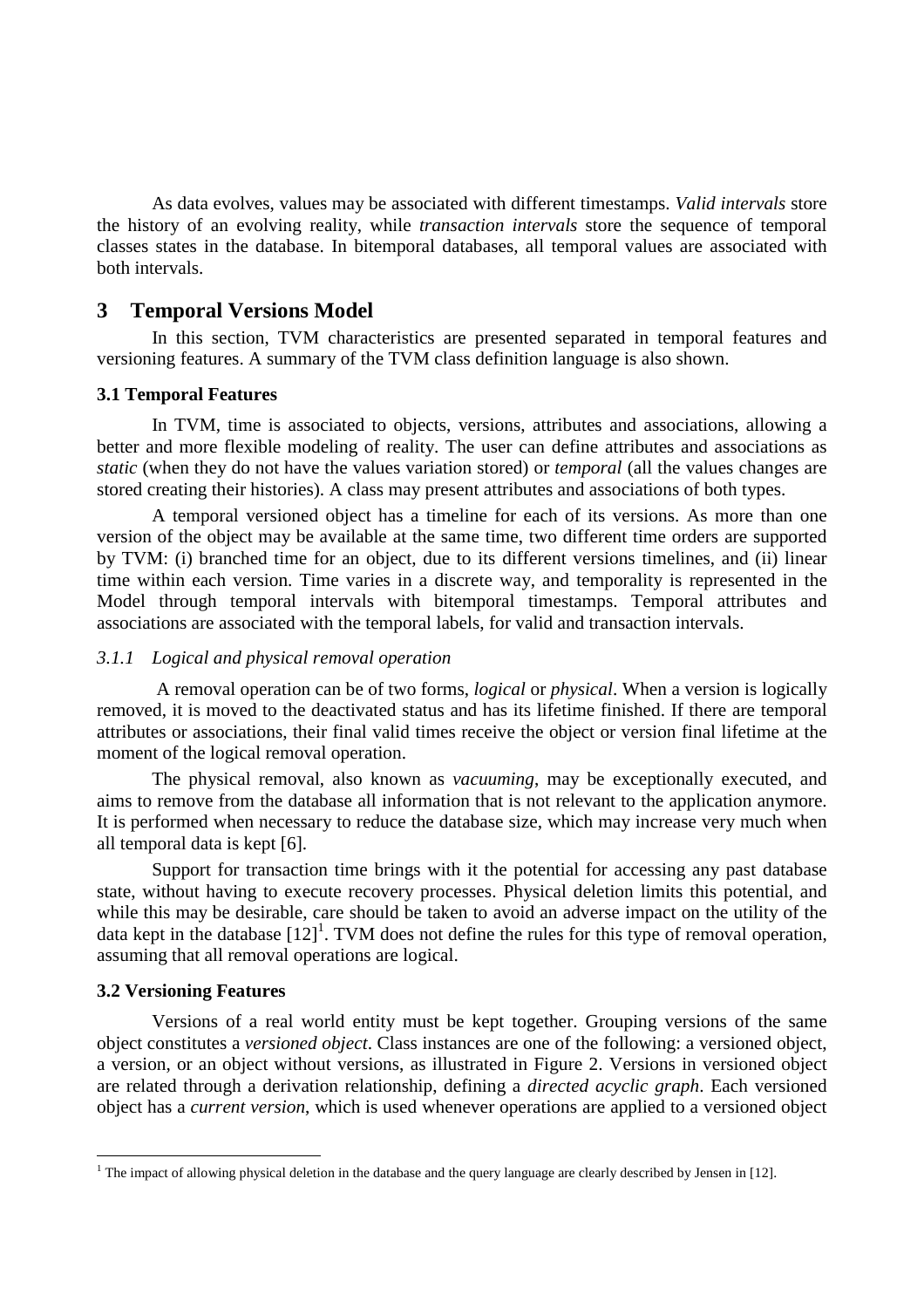without specifying one of its versions. The current version is defined by the system as the most recently created. The user may also set a different version to be the current one.



Figure 2. TVM instances: an object without versions, a versioned object, and four versions

#### *3.2.1 Classes Hierarchy*

Figure 3 illustrates the TVM base class hierarchy. Basically, TVM allows two types of classes: (i) standard classes, for which neither versions nor temporal features are available (defined as *Object* subclasses), and (ii) temporal versioned classes, supporting both features (defined as *TemporalVersion* subclasses). The class *TemporalObject* has methods to manage temporal labels. The class *TemporalVersion* has the version attributes *configuration* and *status* (that informs if the version belongs to a configuration and its status, respectively) and the navigation attributes *ascendant*, *descendant*, *predecessor*, and *successor*. Finally, the class *VersionedObjectControl* has attributes to report the current version, the number of configurations and versions, the first and last versions, the next version number, and whether the user has specified a current version or not. All classes have methods to get and update the attributes and methods with specific functions detailed in reference [14].



Figure 3. TVM base class hierarchy

#### *3.2.2 Version States*

A version changes its status during its lifetime (Figure 4). A version is created in the state *working*. In this state the version is essentially temporary and can be derived, modified, queried, and removed. When a version is derived from another one, its predecessor is automatically promoted to *stable*, avoiding modifications on versions that are important from the historical point of view. In this state the version cannot be modified, but can be derived, promoted to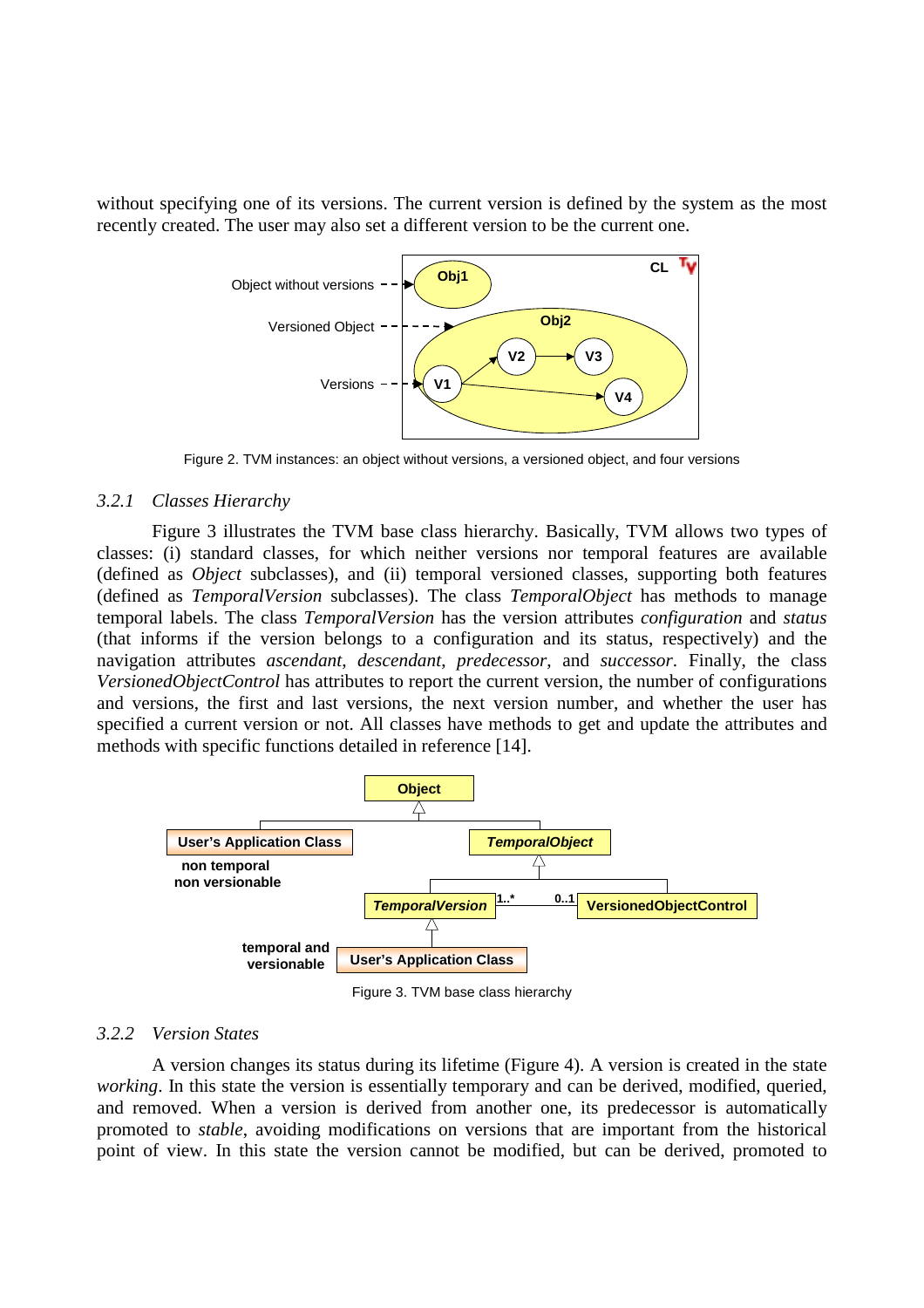*consolidated*, queried, and removed. In the c*onsolidated* state the version can be queried and derived, but cannot be modified nor removed. TVM assumes only logical removals, when the version is moved to the *deactivated* status and has its lifetime finished. In this state, versions can only be queried, or restored to the original status. A summary of operations in each state is presented in Table 1.



Figure 4. Status and events that cause transitions Table 1. Status and allowed operations

#### **3.3 Class Definition Language**

A class definition language for TVM is completely defined in [14], with a simplified syntax presented in Figure 5. The clause *HasVersions* specifies temporal versioned classes. The clause *temporal* indicates if the property will have its evolution stored. A class may be temporal or common aggregation of other classes. The specification of the inverse association indicates if the relationship has two modes of navigation.

```
Class className [ HasVersions ] [ inherit className ]
 [[ temporal ] aggregate_of [n] className ( by value | by reference )
{, [ temporal ] aggregate_of [n] className ( by value | by reference )} ]
( [ Properties:
    [ temporal ] attributeName : attributeDomain ; { [ temporal ] attributeName : attributeDomain ; } ]
  [ Relationships:
    [ temporal ] relationshipName (1:1 | 1:n | n:1 | n:n) [ inverse inverseRelationshipName ] relatedClassName ;
    {[ temporal ] relationshipName (1:1 | 1:n | n:1 | n:n) [ inverse inverseRelationshipName ] relatedClassName; } ]
  [ Operations: { operationDefinitions } ] ) ;
```
Figure 5. Simplified definition language syntax

TVM has many other features, such as [14]:

- Temporal integrity rules related to the object lifetimes and management of temporal labels.
- Temporal types hierarchy.
- Restoring of deleted objects.
- Extension inheritance, in which versions are enabled in different hierarchy levels.
- Configuration, which assures only one version (or object) in each inheritance level per entity.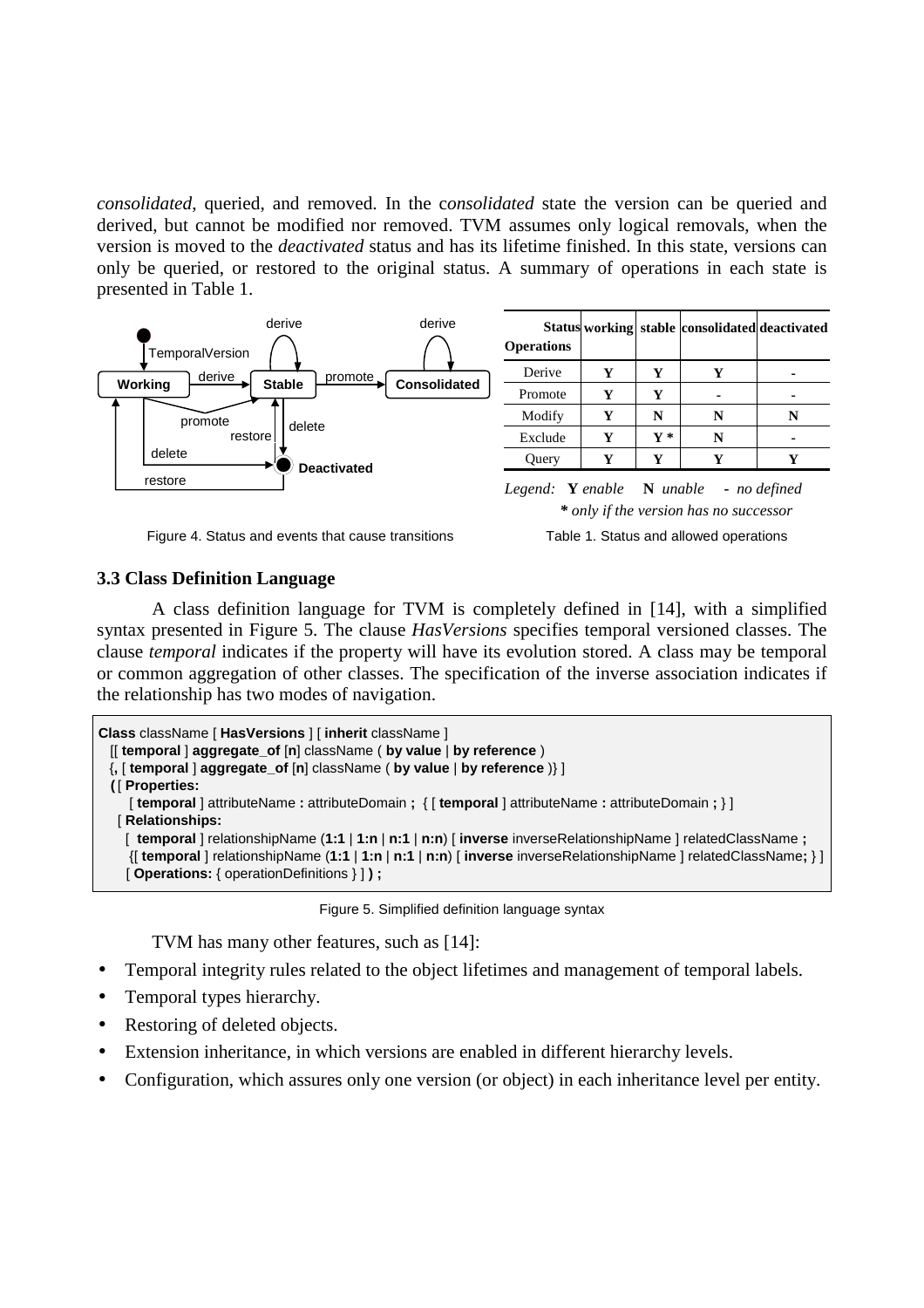# **4 TVM on top of a Commercial DBMS**

The approach of implementing TVM on top of a conventional DBMS is adopted in this work. Existing commercial DBMSs can be used as long as a proper mapping from the temporal data model to the data model underlying the adopted DBMS is provided. The database DB2 was chosen due to its support of temporal data types similar as the standard SQL-92 [24].

This section presents the mapping that is divided in two parts: the representation of the model's hierarchy, and the mapping of the application classes. Finally, some interfaces of Temporal Versions Model Environment are illustrated.

| <b>Object</b>                                                                                                                                                                                                     | <b>TemporalObject</b>                                                                                                                                                                                                    | <b>TemporalVersion</b>                                                                                                                                                                                                                                            | <b>VersionedObjectControl</b>                                                                                                                                                                                     |
|-------------------------------------------------------------------------------------------------------------------------------------------------------------------------------------------------------------------|--------------------------------------------------------------------------------------------------------------------------------------------------------------------------------------------------------------------------|-------------------------------------------------------------------------------------------------------------------------------------------------------------------------------------------------------------------------------------------------------------------|-------------------------------------------------------------------------------------------------------------------------------------------------------------------------------------------------------------------|
| tvOID<br>delete<br>deleteObjectTree<br>- findVersion<br>getClassId<br>getClassName<br>getCompleteObject<br>getCorrespondence<br>getEntityId<br>getNickname<br>getObject<br>- verifyAscendId<br>- verifyEntityName | t alive<br>- closeOpenedLabels<br>delete<br>getAttributeHistory<br>qetAttributeValueAt<br>getLifetimel<br>qetLifetimeF<br>getObjectHistory<br>getRelationshipHistory<br>getRelationshipHistoryAt<br>setTemporalAttribute | t ascendant<br>configuration<br>t descendant<br>predecessor<br>t status<br>t successor<br>delete<br>deleteObjectTree<br>derive<br>getCompleteObject<br>- getCorrespondence<br>qetOIDControl<br>getVersionedObjectId<br>- isDeleteAllowed<br>- isDeleteTreeAllowed | < <final>&gt;<br/>t configuration Count<br/>t currentVersion<br/>t firstVersion<br/>t lastVersion<br/>nextVersionNumber<br/>t userCurrentFlag<br/>t versionCount<br/>changeCurrent<br/>delete<br/>restore</final> |
|                                                                                                                                                                                                                   |                                                                                                                                                                                                                          | promote<br>restore<br>- verifyAscendId                                                                                                                                                                                                                            |                                                                                                                                                                                                                   |

**4.1 The Model Hierarchy Mapping**

Figure 6. The classes of the hierarchy with their attributes and their most important methods

The class hierarchy is mapped to an equivalent type hierarchy of DB2, in which some methods can be executed through SQL commands and queries. Figure 6 illustrates the attributes and the most important methods defined for the model hierarchy. Basically, only the methods related to time and version features need to be translated.

The methods mapping is completely presented in reference [14] in form of generic algorithms, which combine value definitions, variables, procedure calls, conditions, loops, SQL queries, and possible errors. Additionally, questions about access rights to the *VersionedObjectControl* instances must be specified by the database administrator. In summary:

- Class *Object* is mapped to a non instantiable structured type.
- Class *TemporalObject* is mapped to a non instantiable structured type with the attribute *alive*. This class presents a method *delete* that is mapped to a stored procedure that receives the OID and executes the logical exclusion by changing the status to *deactivated*, registering the attribute *alive* value as *false*, associated to the present instant.
- Class *TemporalVersion* is mapped to a non instantiable structured type with its attributes. It has the methods for handling version status.
- Class *VersionedObjectControl* is mapped to a structured type with its attributes and its methods that manage the versioned objects.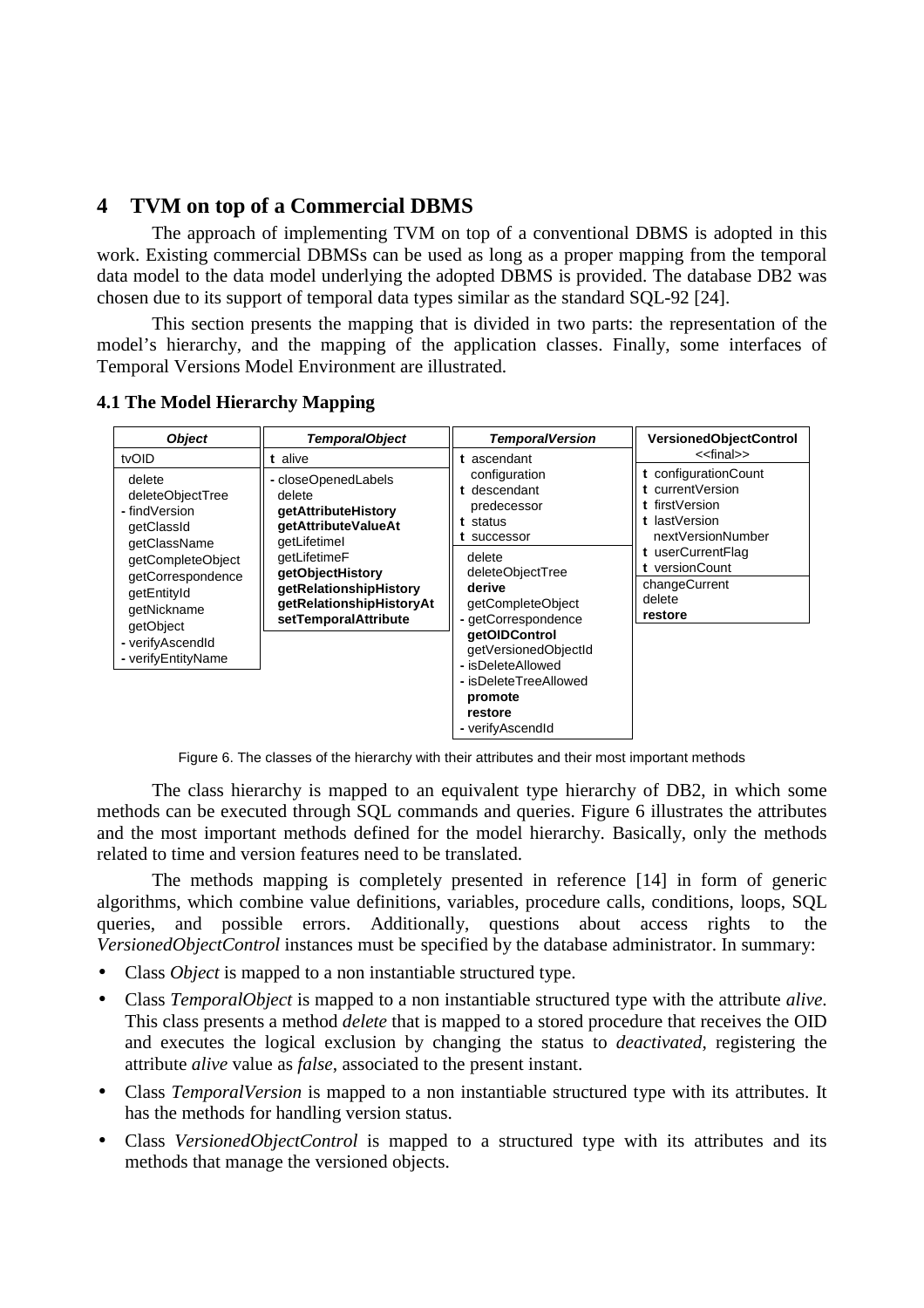### **4.2 The Application Classes Mapping**

Because DB2 does not implement collections, this part of the mapping requires all classes in the first normal form. For each standard class, the following objects must be created in the database: (1) a structured type with the same class structure, to which is added the attribute *ascendant* in case of the class is a subclass; and (2) a table to store the class instances, called *main table*. If this last table stores the instances of a subclass, two triggers shall be associated to the *insert* operation. The first one verifies if the ascendant value corresponds to a valid OID, and the second one forbids the user to inform values to the inherited attributes.

For each temporal and versionable class, the same structured type and table mentioned above are created, adding the following:

- A table for each temporal attribute and association to store its history, called *auxiliary table*.
- A trigger associated to the temporal attribute and association updates, which stores the old values in its respective auxiliary table. For each new value inserted in the auxiliary table, (1) if the initial valid time (of the new value) is not informed by the user, as usual, it assumes the present moment; and (2) the final valid time (of the old value) receives the initial valid time (of the new value) minus one instant.
- A trigger associated to the operation *update*, which allows the user to modify only versions in the status *working*.
- A trigger associated to the operation *update* of the *VersionedObjectControl* attributes, which do not allow the user to modify the attributes manually.

#### **4.3 TVM Environment**

The TVM Environment has a set of interfaces for modeling classes, handling and querying instances. It also hides from the user the implementation and mapping details necessary for TVM to work on top of the database.

Specifically, the user specifies the classes in a definition tree through the interface for TVM Class Definition. The user can also map the specification to the TVM Definition Language and to SQL, in order to store the system in the underlying database. Table 2 presents the meaning for the icons on the specification tree, and Figure 7 presents this interface and part of a simple example.

| Icon | <b>Meaning</b>       |
|------|----------------------|
|      | Normal class         |
|      | Temporal class       |
|      | Attribute            |
|      | Temporal attribute   |
|      | Association          |
|      | Temporal association |
|      | peration             |

Table 2. Icons on the specification Tree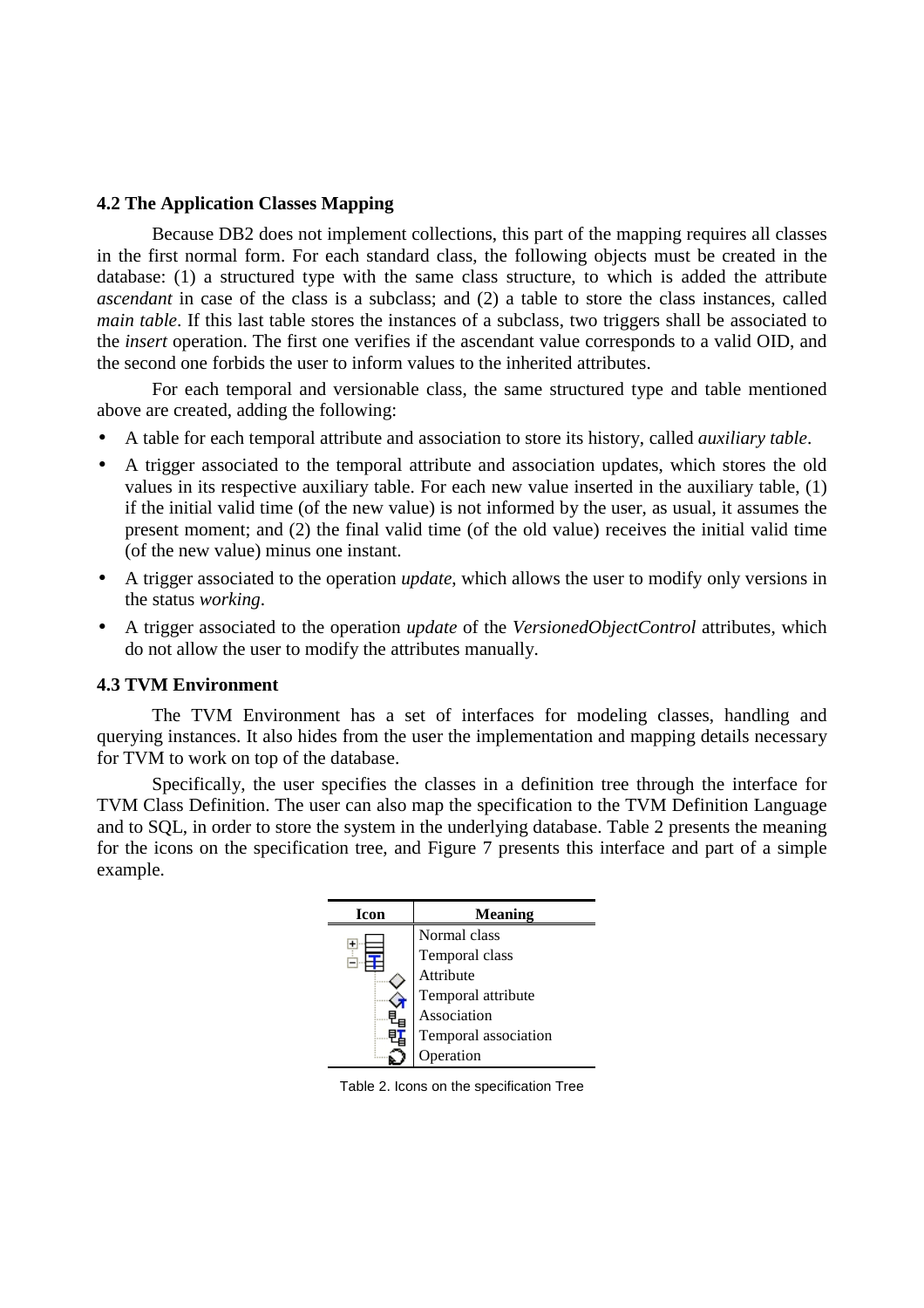

Figure 7. TVM Environment: Classes Specification and TVM Definition Language

| <b>Class Details</b>    |                    | $\mathbf{x}$                   |  |  |
|-------------------------|--------------------|--------------------------------|--|--|
| Name: TVClass           |                    | Type: Temporal Versioned Class |  |  |
| Inheritance             | Correspondence     | Specialization                 |  |  |
| <b>SubClass</b>         | $G$ 1:1            | C Normal                       |  |  |
| $\cap$ Refinement       | $C$ 1:N            |                                |  |  |
| G Extension             | $C$ N:1            | C Abstract Class               |  |  |
|                         | $C$ N:M            | <b>C</b> Final Class           |  |  |
| Aggregation             |                    |                                |  |  |
| Name<br>ClassB          | Temporal<br>N<br>× | Type<br>By Reference           |  |  |
| - Add<br>Remove         |                    |                                |  |  |
| ✔ ፬K<br><b>X</b> Cancel | Next               | Help                           |  |  |

Figure 8. TVM Environment: screen for Class Details specification

Figure 8 illustrates the screen for Class Details specification. It requires the class name; the type (whether temporal versioned or not); the inheritance (by extension between temporal versioned class, and by refinement between standard classes); the correspondence that is enabled only if there is an inheritance by extension; whether the class is abstract, final or none; and if the class is an aggregation (by value or by reference) of other classes. The environment has screens for specifying attributes, relationships and operations, which follow this same pattern.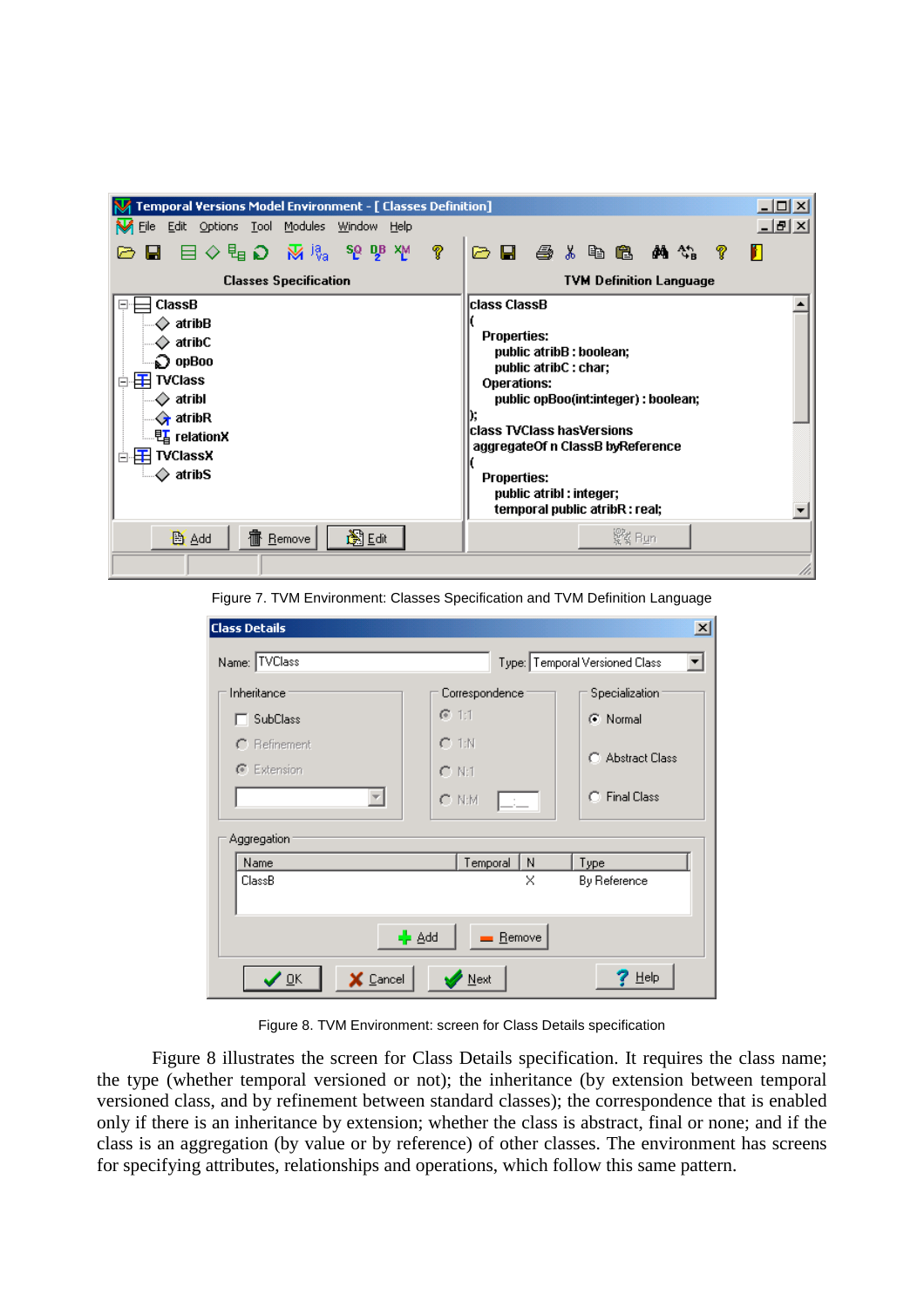# **5 Illustrative Example**

To illustrate the presented concepts, TVM is used to model a simple application, a website design company. Beyond its clients' sites, the company keeps the professional pages of its employees. Only the nucleus of the model is presented in Figure 9. The specification using the TVM class definition language is presented in Figure 10.

Each Website is composed by one or more pages, one of them is the initial or main page. Each site is associated to a page pattern, which defines the background color and image, a banner, and the default font specification. The pattern is used as a standard for the company's page layout. Following to the company instruction, this pattern varies according to the seasons of the year and commemorative dates. For instance, during the company's anniversary month, the background image presents a cake with lighted candles, and the banner offers special discounts.

The features of version and time are used in the following:

- The *WebSite*, *WebPage*, and *PagePattern* classes all the alternatives of the site, its pages and pattern, as well as the temporal attributes and associations values are stored.
- The relationship *associatedWith* the main relationship of the model through which the company changes its website pattern.
- The attribute *banner* each pattern can be associated with the website for a long time, hence several banners can be used during the same period.
- Relationship *initialPage* the evolution of the initial or main page is also stored.



Figure 9. Class Diagram of the example

| <b>Class WebSite HasVersions</b>                     | <b>Class PagePattern HasVersions</b> |
|------------------------------------------------------|--------------------------------------|
| aggregate_of n WebPage by reference                  | (Properties:                         |
| (Properties:                                         | patternName: string:                 |
| temporal URL : string ;                              | backgrdColor: string;                |
| temporal online : boolean;                           | backgrdImage: string;                |
| <b>Relationship:</b>                                 | temporal banner: string;             |
| temporal initialPage 1:1 WebPage;                    | <b>Relationship:</b>                 |
| <b>temporal</b> associated With 1:1 Page Pattern; ); | default $1:1$ Font; $)$ ;            |
| <b>Class WebPage HasVersions</b>                     | <b>Class Font</b>                    |
| (Properties:                                         | (Properties:                         |
| <b>temporal</b> page Title : string;                 | fontType: string;                    |
| <b>temporal</b> page $Text: text;$ );                | fontSize: integer;                   |
|                                                      | fontColor: string:                   |
|                                                      | fontEffect: string; );               |

Figure 10. Class definition language

Among the advantages of using TVM to model this application, the designer simplifies the tasks of changing the pattern associated with all pages (which can be done by adding a new value on the relationship *associatedWith*) and keeps the period of each alternative stored.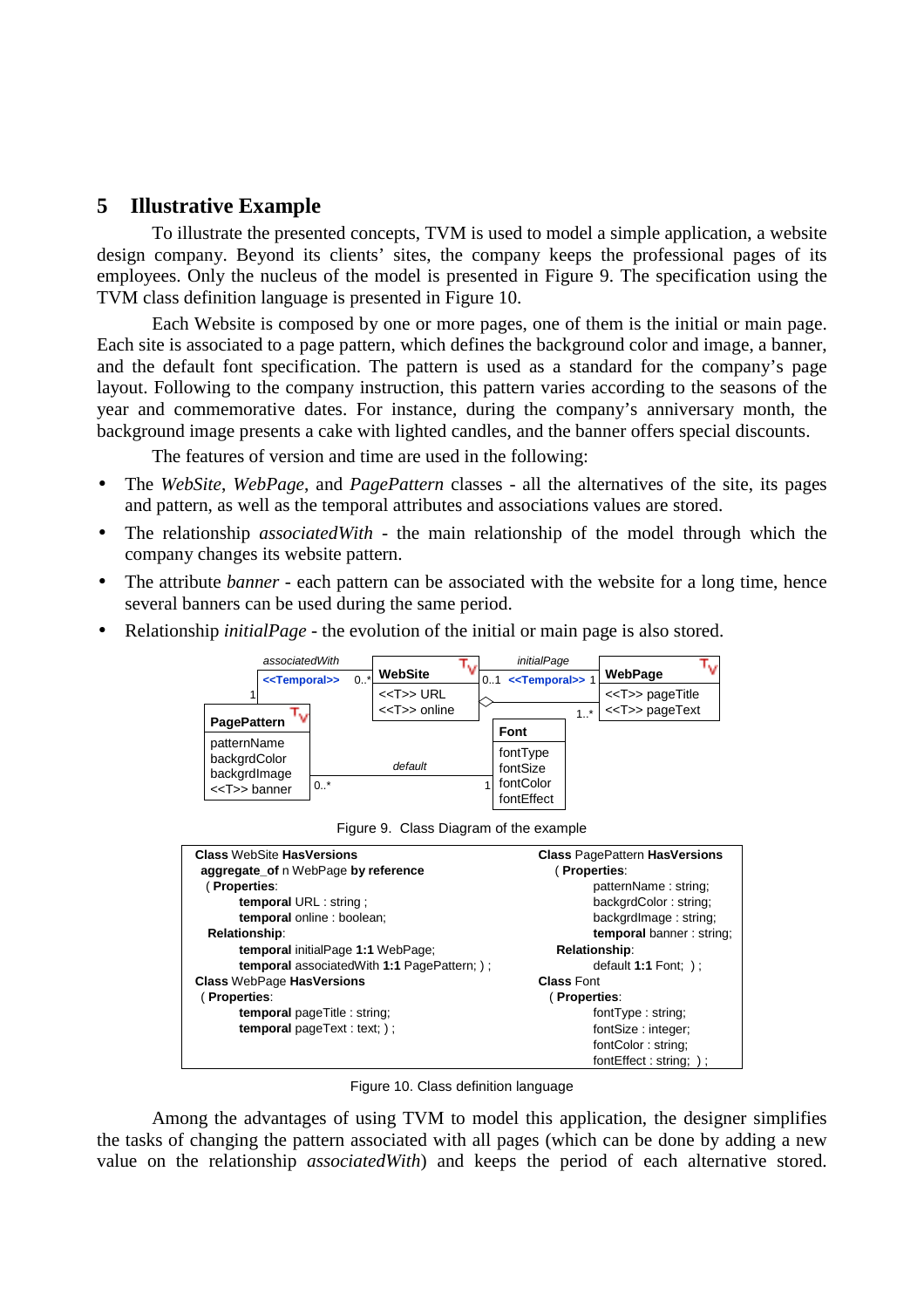Additionally, he assures that the evolution of the clients' website is stored. If a client wants an old page to be restored, the user has only to modify the valid time of the page.

The company has many uses for the information stored in the database built from this modeling. One of the most important is the chance to discover patterns and clients' profiles by using data mining techniques, for instance.

This example uses versioning to illustrate the different versions according to the time in which they are valid. The same model could be used to specify other aspects. For instance, the designer could create different versions according to the technology present inside the pages. Hence, the pages could have versions with HTML, java script, asp, flash, and so on.

Figure 11 illustrates the *PagePattern* class with its versioned objects *Autumn*, *Winter*, *Spring*, and *Summer*. The versioned object *Winter* is detailed with its five versions. The first one  $(9.15,1)$  is the default page for the Winter. The second  $(9.15,2)$  and the third  $(9.15,3)$  ones were derived as alternatives for the Christmas. The fourth (9,15,4) one is the version for the new year, and the last one (9,15,5) was derived from it as the new millennium version.

Figure 12 presents the evolution of the *associatedWith* relationship for one employee's website graphically. The *WebSite* version is always the same one (9,8,1), while the association with the pattern changes according to the commemorative date inside the Winter period.



Figure 11. Graphical representation of one versioned object. The change in the attribute value of *banner* (*christmasAd* to *Dec23thAd*) does not create a new version, only gives birth to one more value in its history



Figure 12. Temporal relationship associatedWith timeline for one website in the Winter period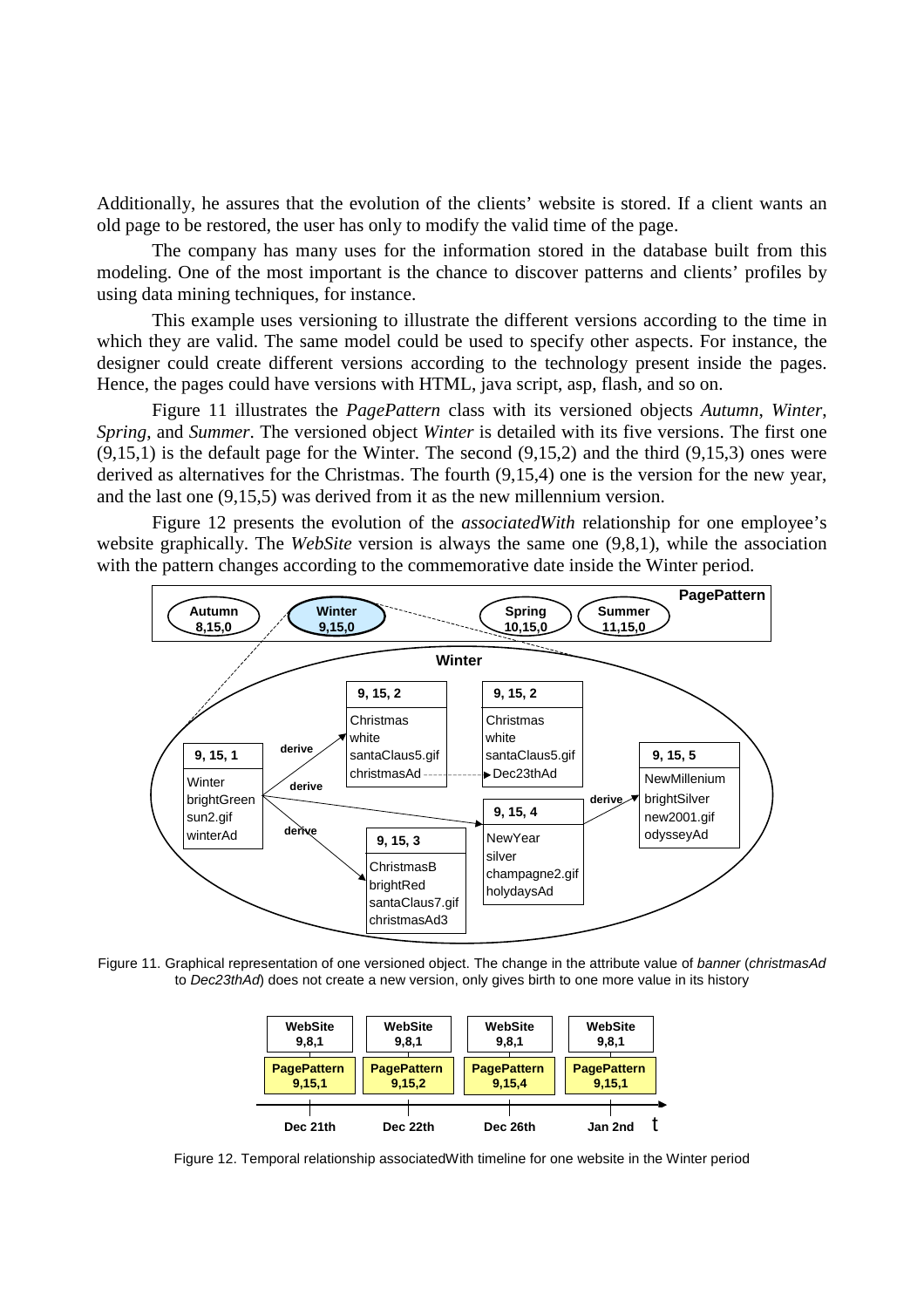# **6 Related Work**

Different application areas that need support on evolutionary development, such as CAD and CASE tools, motivated versions-related research. More recently, the concept of version has been spread to other areas, such as concurrent projects, schema evolution, XML, document versions, and hypermedia systems [2, 4, 8, 21]. A good survey on versions model for software configuration management can be found in reference [5]. In addition, reference [10] presents a classified list of different kinds of versioning applications, and specific summaries with versioning in hypermedia area.

The concept of time may be present not only in temporal database modeling but also in queries, constraints, real-time applications, multimedia temporal synchronization, active databases, deductive databases, and so on. About temporal databases modeling and implementation, a good set of works is grouped by Tansel (et al) in reference [25]. Jensen also grouped his vast set of published and non-published papers about temporal data, query, implementation and design in reference [12]. Implementation issues are analyzed by Snodgrass in reference [24].

These two concepts, version and time, are mostly treated individually in the literature, which abounds with models for versioned information [2, 3, 5, 9, 13, 20, 28] and temporal data [6, 12, 22, 23, 24, 25]. The novelty of this paper is to put them together, with equal and simultaneous treatment.

This idea appears previously in an extension proposed by Wuu and Dayal for the OODAPLEX model, as a uniform model for temporal and versioned object-oriented databases [28]. They rely on the inherently rich type system of OODAPLEX in order to model temporal information. Time points are treated as abstract objects, and a type hierarchy of time types is defined to support various notions of time (including versions). Several temporal functions and constraints are defined to introduce additional time-related semantics to the system. The retrieval and manipulation of temporal and non-temporal information is uniformly expressed. However, the concept of version is not defined explicitly.

Rodrigues, Ogata and Yano propose a formal definition of a temporal versioned Object-Oriented data model, called TVOO [20]. They focused on the construction of a formal framework that can be tailored to the needs of a given time varying system. All objects and relationships between them are time dependent, and the history of the changes is kept in versions hierarchies. Every object update results in a new version of that object. An evolution history is kept for each class as a set of versions, where each object instance has its corresponding version hierarchy. Versions behave independently of each other, have a lifespan, and are typed as a partially ordered tree.

The main differences and similarities among TVM and these models are the following:

- Basic structure TVM proposes a hierarchy as the basis for the user's class specifications, while TVOO uses a formal framework, and the OODAPLEX extension works with a hierarchy of abstract time types.
- Objects TVM and the OODAPLEX extension allow temporal versioned objects among normal objects, while TVOO specifies that all objects are temporal.
- Versioning each change generates a new version in TVOO, while in TVM the user must create explicitly new versions.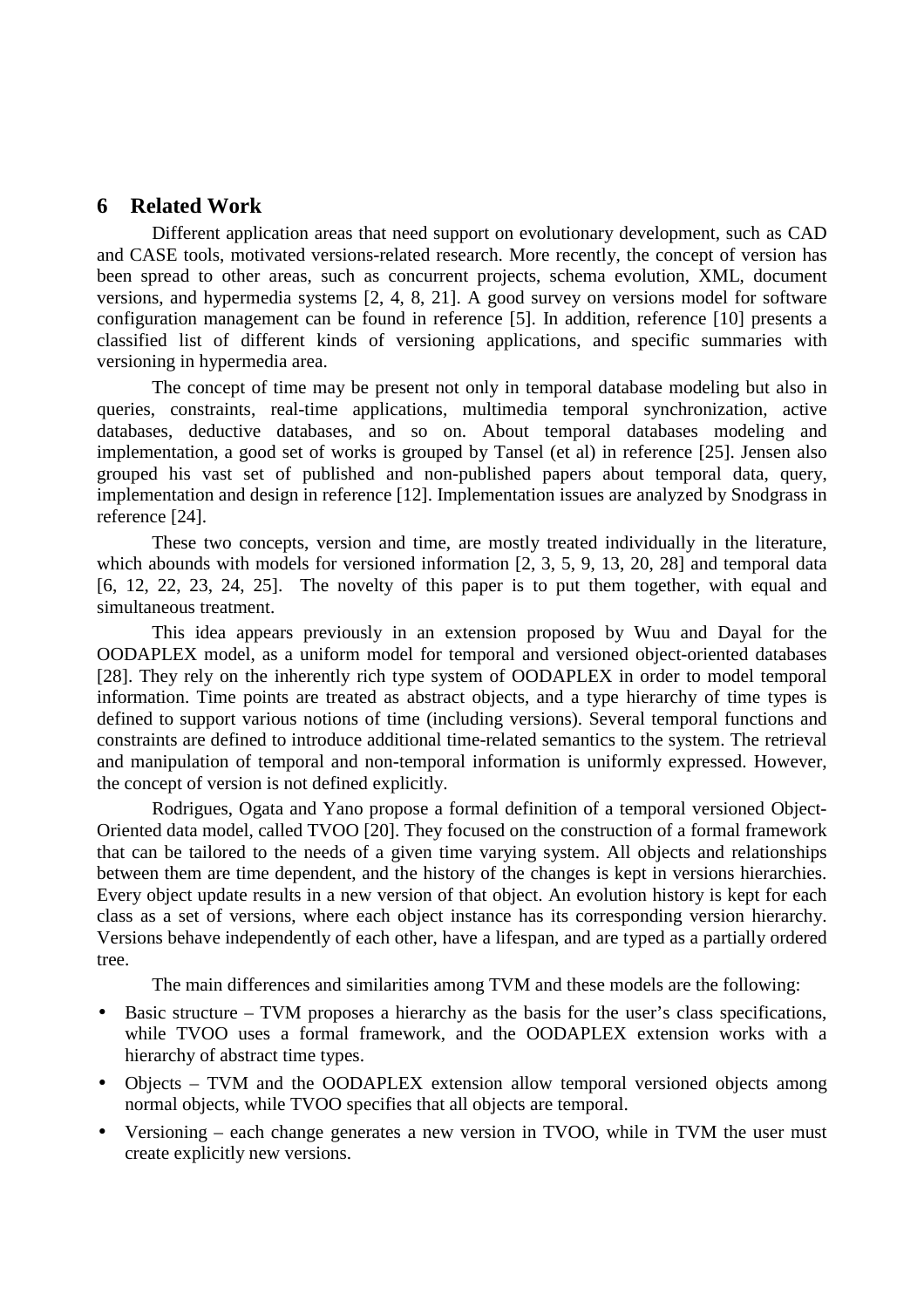- Time dimensions TVM and the OODAPLEX extension have both transaction and valid time, while TVOO has only transaction time.
- Derivation hierarchy all models have concepts to manage the derivation order, but while this hierarchy is represented by a tree in TVOO, it is represented by a directed acyclic graph in TVM and in the OODAPLEX extension.
- Exclusion the three models have logical exclusion, and excluded objects cannot be recreated in TVOO.

# **7 Summary and Concluding Remarks**

The Temporal Versions Model is the union of a versions model with temporal information. TVM is ideal for modeling time-evolving systems that need to manage design alternatives as versions. It offers three main advantages: design alternatives storage and management; history of evolving data management; rebuilding of a database state in any past date, without using complex operations as backup and recovery. Besides, the Model differs from others due to extension inheritance, branched time order (not usual in the models found on the literature in which the time order is almost always linear), integration with existing specifications (it allows classes without time and versions among temporal versioned classes), and homogeneous treatment for valid and transaction timestamps.

The Model is presented with rich details in [14], which include: temporal integrity rules; logical exclusion; temporal types hierarchy; state diagram for versions; base class hierarchy with attributes, associations, operations and working process; extension inheritance; configuration; possible associations between standard and temporal versioned classes; class definition language. A study comparing TVM with other models is also presented.

This work summarizes the mapping from the TVM base hierarchy and application classes to an object-relational database and details the tool for support user's classes specification. The user can specify classes, attributes, associations and operations in this interface without previous knowledge of the TVM language. The tool maps the specification to TVM definition language and generates the script for creating the respective tables on the database. A complete architecture for keeping hidden the implementation details from the user is proposed in [14]

Some questions and improvement suggestions are still open, such as: language support for new literal and structured type specifications; data manipulation language; rules for ensuring the ACID properties (atomicity, consistency, isolation, and durability); operations for generating configurations, and creating an entity based on an existing entity.

This work is part of a project that aims to implement an integrated software environment for class specification, object versioning, versions management, query, and visualization. The phase of TVM specification and implementation is almost complete. Publications about this work are presented in references [15, 16, 17, 18]. This work finishes the project's first phase. Our research group keeps working with time and versions, and some results are already published.

Based on the TVM definition, a query language is defined in reference [19]. This language is being mapped to SQL in order to run on top of mapped tables. A complete data manipulation language (with create, insert, update and delete statements) is also under development. Furthermore, the same project is extending TVM to support schema versioning and evolution, with a plan already presented in [8, 21].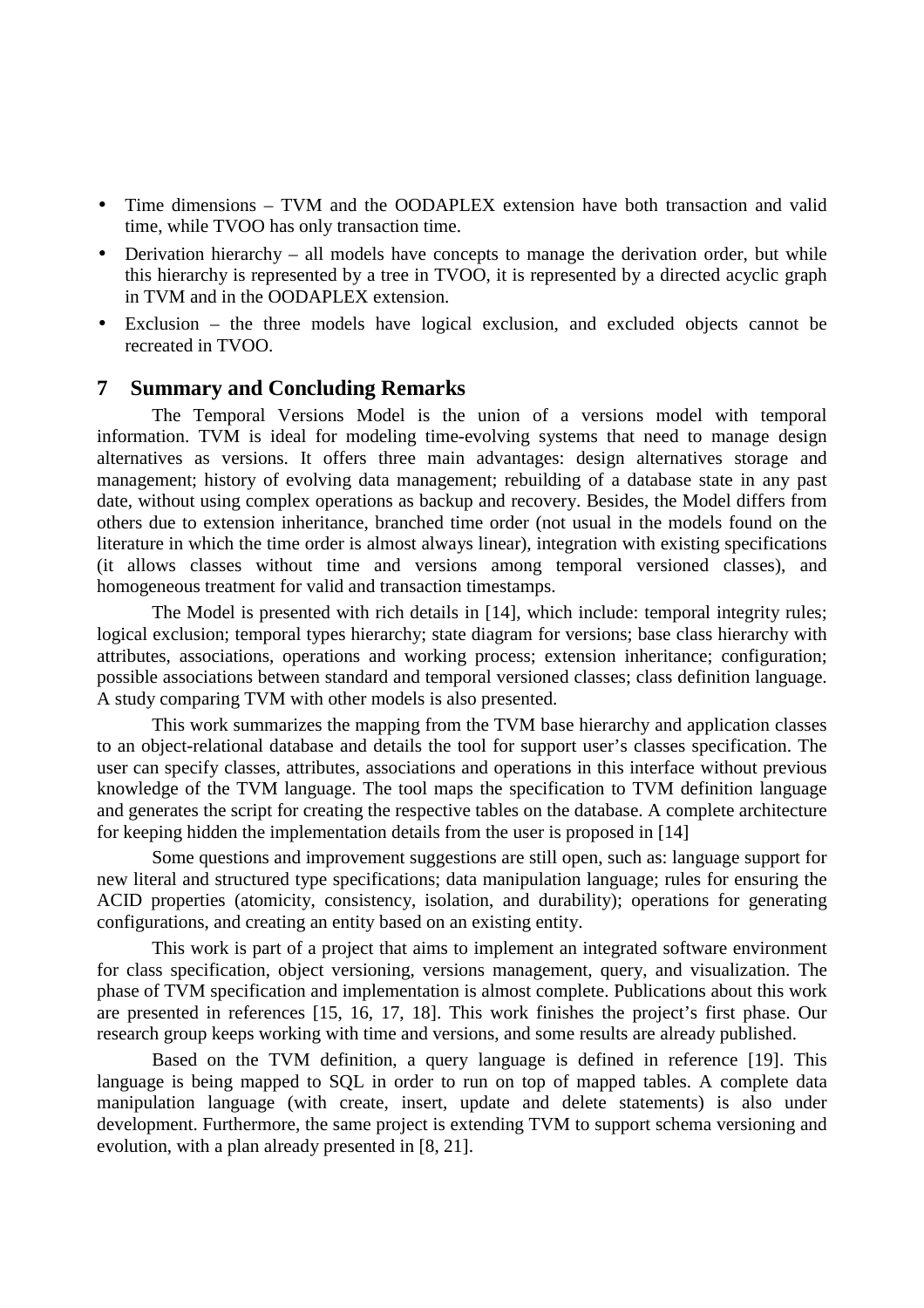Other future research topics are: comparative analysis between a standard database and another with the TVM features; query optimization and indexing for a better performance; test of tools for object oriented modeling joining with TVM features; and mapping from TVM to a commercial object oriented DBMS.

#### **References**

- [1] Al-Khudair, A. et al., "Object-Oriented Versioning in a Concurrent Engineering Design Environment", Proc.18<sup>th</sup> British Nat'l Conf. Databases (BNCOD), England, 2001, pp.105-125.
- [2] Agrawal, R. et al., "Object versioning in Ode", *Proc. 7th Int'l Conf. Data Engineering* (ICDE), IEEE Computer Society, Tokio, 1991, pp. 446-455.
- [3] Beech, D. and Mahbod, B., "Generalized Version Control in an Object-Oriented Database", *Proc. IEEE 4th Int'l Conf. Data Engineering*, USA, 1988, pp.14-22.
- [4] Chien, S-Y., Tsotras, V.J. and Zaniolo C., "Efficient Management of Multiversion Documents by Object Referencing", *Proc. 27th Int'l Conf. of Very Large Data Bases* (VLDB), Italy, 2001, pp. 291-300.
- [5] Conradi, R. and Westfechtel, B., "Version Models for Software Configuration Management", *ACM Computing Surveys*, vol. 30, no. 2, June 1998, pp. 232-282.
- [6] Edelweiss, N., Hübler, P., Moro, M.M. and Demartini, G., "A Temporal Database Management System Implemented on Top of a Conventional Database", *Proc.* 20<sup>th</sup> Int'l *Conf. the Chilean Computer Science Society* (SCCC), Chile, 2000, pp. 58-67.
- [7] Etzion, O., Jajodia, S. and Sripada, E., *Temporal Databases: Research and Practice*. Springer-Verlag, LNCS 1300, 1998.
- [8] Galante, R. M. et al., "Dynamic Schema Evolution Management using Version in Temporal Object-Oriented Databases", *13th Int'l Conf. Database and Expert Systems Applications* (DEXA), France, 2002, to be published.
- [9] Golendziner, L.G. and Santos, C.S. dos., "Versions and configurations in object-oriented database systems: a uniform treatment", *Proc. 7th Int'l Conf. Management of Data* (COMAD), India, 1995, pp. 18-37.
- [10]Hicks, D.L. et al., "A Hypermedia Version Control Framework", *ACM Transactions on Information Systems*, vol.16, no.2, Apr. 1998, pp. 127-160.
- [11]Hübler, P. N. and Edelweiss, N., "Implementing a Temporal Database on Top of a Conventional Database: Mapping of the Data Model and Data Definition Management", *Proc. 15th Brazilian Symposium on Databases* (SBBD), Brazil, 2000, pp. 259-272.
- [12]Jensen, C.S., *Temporal Database Management*, doctoral dissertation, Dept. of Computer Science, Aalborg University, Denmark, 2000, http://www.cs.auc.dk/~csj/Thesis/.
- [13]Kim, W., Bertino, E. and Garza, J.F., "Composite objects revisted", *Proc. ACM SIGMOD Int'l Conf. Management of Data*, ACM Press, Oregon, 1989, pp.337-347. SIGMOD Record vol. 18, no. 2, June 1989.
- [14]Moro, M.M., *Modelo Temporal de Versões [Temporal Versions Model]*, master's thesis, Inst. de Informática, UFRGS, Brazil, 2001, http://nina.inf.ufrgs.br/Dissertacao/MirellaMoro.pdf (in Portuguese).